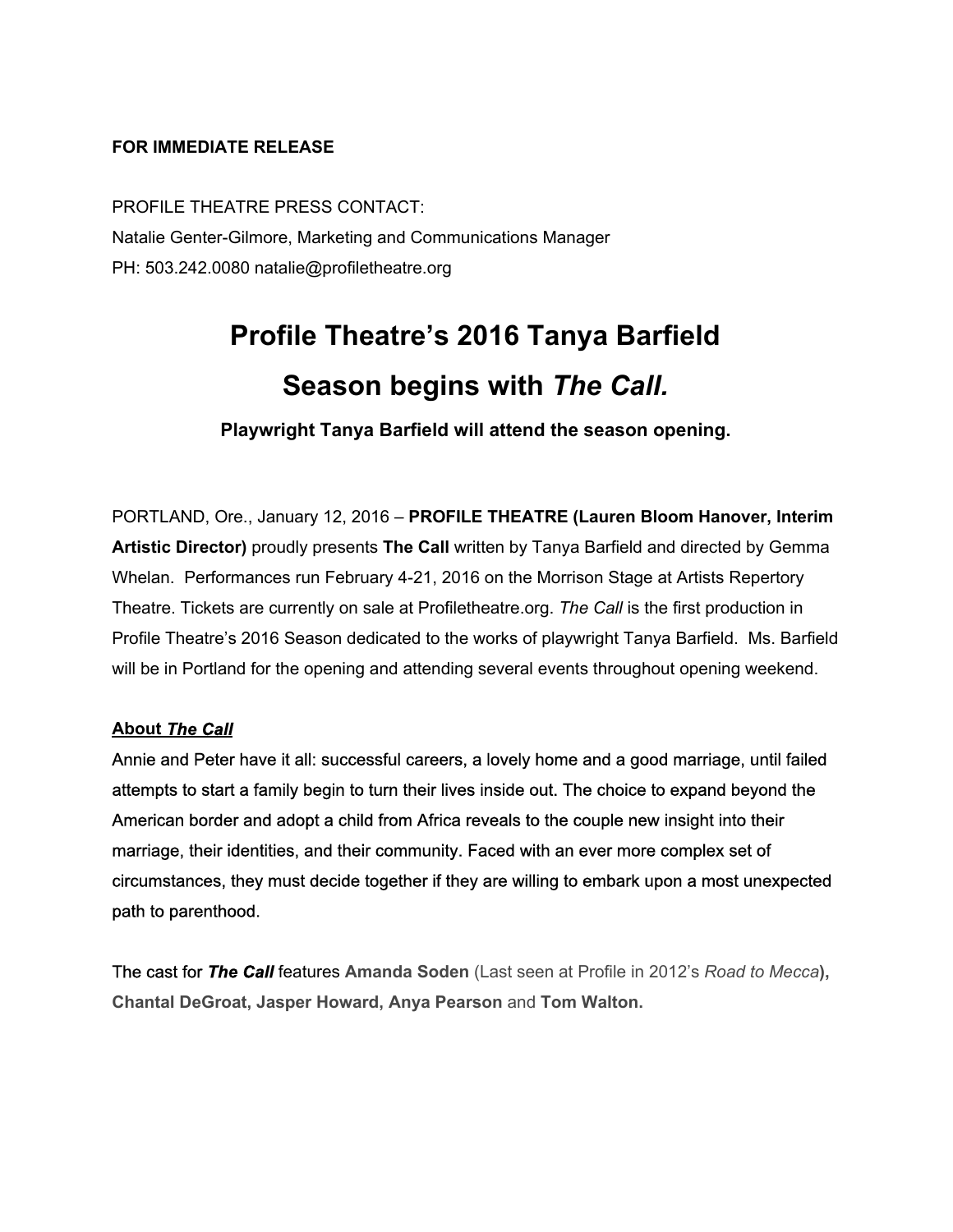In addition to Director Gemma Whelan, the production team includes **Megan Wilkerson**(Scenic Design), **Ruth Nardecchia**(Lighting Design), **Sara Ludeman**(Costume Design), **Sharath Patel** (Sound Design) and **Emily Wilken**(Props Design). The stage manager is **D Westerholm**.

## **Opening Weekend Special Events**

#### **Playwright Luncheon**

## **Friday, February 5thnoon2:00pm**

Tickets Available at http://profiletheatre.org/2016/tanya-barfield-luncheon/

(\$60 per individual \$420 per table of 7)

Enjoy a tasty lunch, some words from the playwright and the opportunity to support bringing the season of Ms. Barfield's work to life!

## **A Conversation with Tanya Barfield**

## **Saturday, February 6th6:45pm**

Tickets available at http://profiletheatre.org/2016/the-call/

(Event free with ticket to 7:30pm performance)

Join Profile's Interim Artistic Director Lauren Hanover and Tanya Barfield for a conversation about the 2016 season.

## **Postshow "Mat Chat" with** *The Call***Director Gemma Whelan and Tanya Barfield Sunday, February 7th4:00pm**

Tickets available http://profiletheatre.org/2016/the-call/

(Event is free with tickets to 2:00pm performance)

Join us for a casual conversation with the director, playwright and cast members about bringing *The Call* to the stage.

## **About Tanya Barfield**

Tanya Barfield was born and raised in Portland, Oregon. Her play *Bright Half Life* premiered at the Women's Project Theater and was a TimeOut Critic's Pick. Her play *The Call* premiered at Playwrights Horizons in co-production with Primary Stages and was a Critic's Pick for the New York Times. *Blue Door* (South Coast Rep, Playwrights Horizons) was nominated for a Pulitzer Prize. Other work includes: *Feast* (cowriter, Young Vic/Royal Court), *Of Equal Measure* (Center Theatre Group), *Chat* (New Dramatists' Playtime Festival), and *The Quick* (New York Stage & Film). A recipient of a Lilly Award, the inaugural Lilly Award Commission and a Helen Merrill Award, Tanya is a proud alumna of New Dramatists and a member of The Dramatist Guild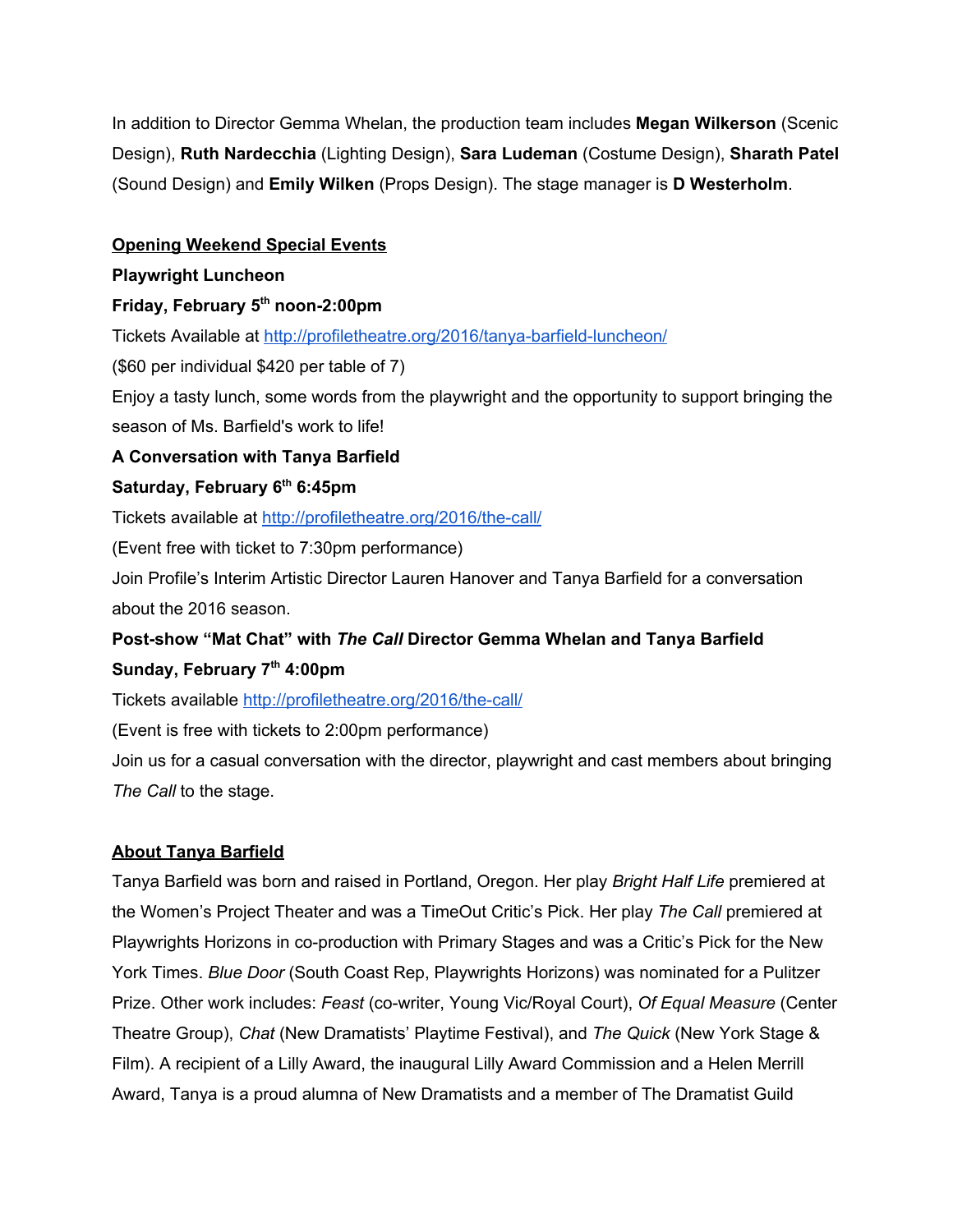Council. She has written for the upcoming Starz series, *The One Percent.* She currently writes for *The Americans* on FX.

#### **About Profile Theatre**

Profile's mission is to produce a season of plays devoted to a single playwright, engaging with our community to explore that writer's vision and influence on theatre and the world at large. We do this through large-scale professional productions, In Dialogue Series readings and lectures, and our vibrant education programs.

**Profile Theatre's 2016 Season is supported in part by**The Regional Arts and Culture Council including support from City of Portland, Multnomah County and the Arts & Education Access Fund; The Oregon Arts Commission; Kinsman Foundation; National Endowment for the Arts; James F. and Marion L. Miller Foundation; Meyer Memorial Trust; The Collins Foundation; PGE Foundation; Shubert Foundation and the Oregon Community Foundation.

#### **Tickets**

Tickets are \$2738 for all regular performances. \$27 for all preview performances. Students and those 30-and-under tickets are \$20. Preview Rush: \$20 tickets can be purchased for preview performances on the day of the performance only, one hour prior to curtain time at the box office. one ticket per person. Groups of ten or more receive a discount off single tickets. Tickets can be purchased at profiletheatre.org by calling box office at 503.242.0080 Tuesday through Friday noon – 4pm.

#### **Location**

**The Call** will be performed on the Morrison Stage at Artists Repertory Theatre, located at 1515 SW Morrison Street in Portland. For directions and parking information, visit Profiletheatre.org/plan-your-visit/.

#### **Performance Schedule**

Thursday, February 4th 7:30pm (Preview Performance) Friday, February 5<sup>th</sup> 7:30pm (Preview Performance) Saturday, February 6<sup>th</sup> 7:30pm (Opening Night) Sunday, February 7<sup>th</sup> 2:00pm